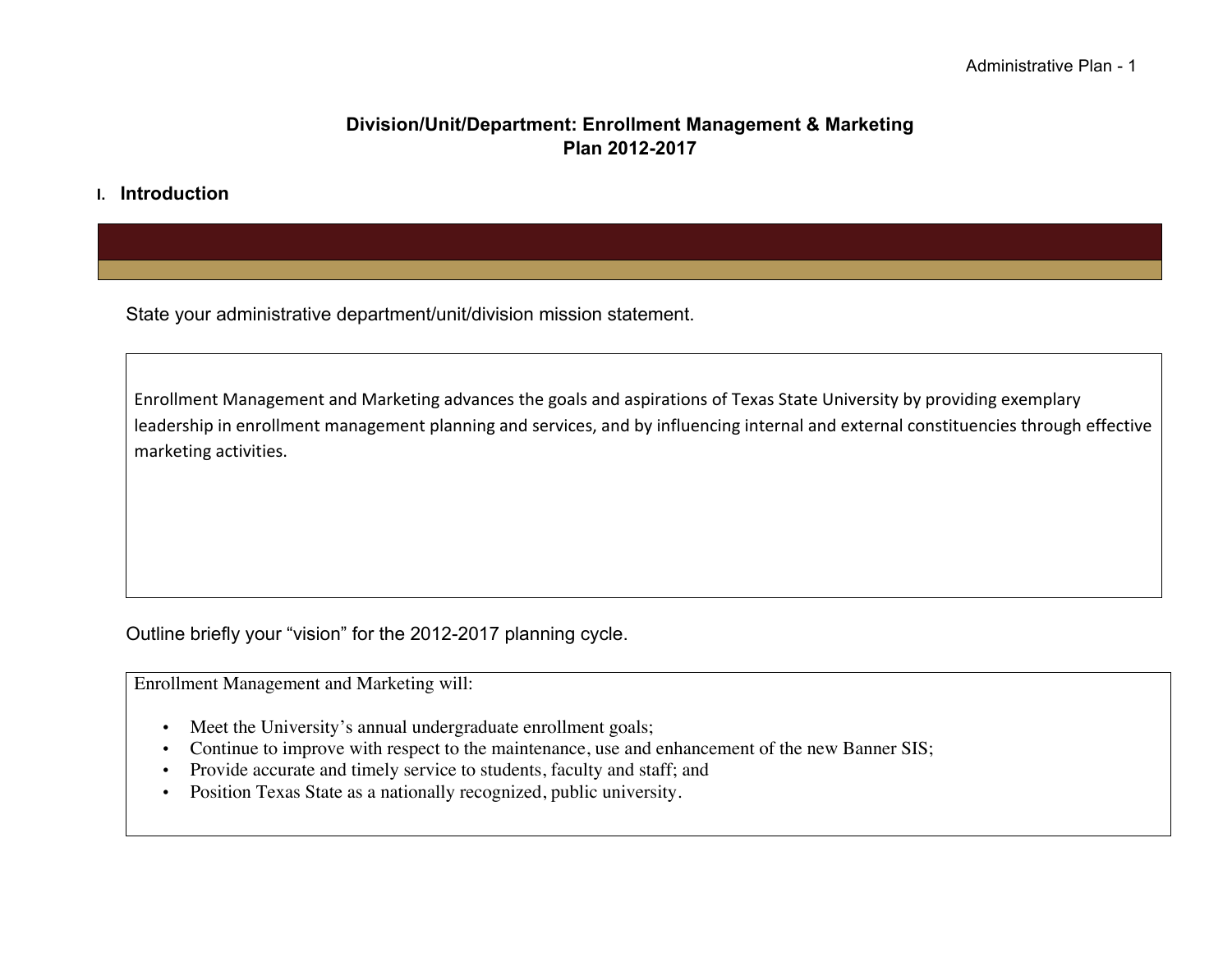Using University goals and initiatives as a guide, list and briefly describe your top five priorities for the 2012-2017 planning cycle and indicate the university initiative/goal to which the unit's initiative is linked.

- 1. Stabilize the Banner student information system and offer a level of functionality and service greater than that in the previous system. (Goal 5.14)
	- a. Leverage the Banner system and other technology/software investments to improve services to students, faculty and staff.
- 2. Achieve undergraduate enrollment goals. (Goal 2.1, 2.6, 4.2 and 4.3)
	- a. Successfully manage the number of enrolling freshmen and transfers.
	- b. Improve the overall academic profile of entering freshmen.
	- c. Attract a more diverse student body, including international students.
- 3. Strengthen institutional compliance and student services in Financial Aid and Scholarships. (Goal 2.1, 2.3, 2.5, 4.3, 4.4, 5.9, and 5.13)
	- a. Minimize the potential for interruptions in the awarding of aid to students.
	- b. Ensure compliance with highly complex and constantly changing Title IV regulations.
	- c. Provide more effective and competitive services to our students.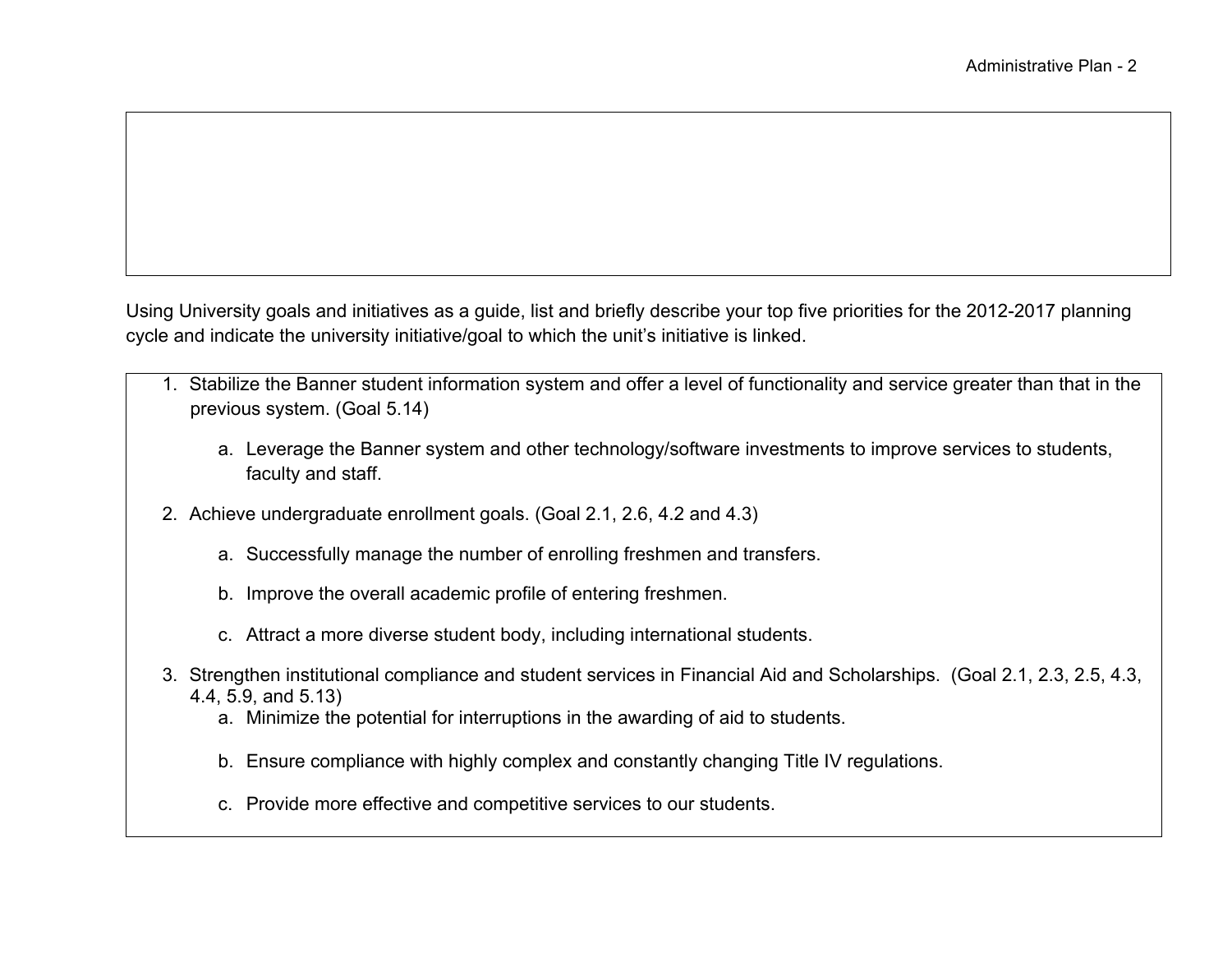- 4. Provide additional on-line services for distance education students and improve the quality and quantity of communications to Veteran students. (Goal 2.8 and 3.1)
- 5. Conceptualize, film and produce videos, commercials and *Hillviews* magazines showcasing academics, research, scholarly/creative activity, internationalization, diversity, athletics, student life, PACE, and compelling donor-focused stories. (Goal 1.2, 1.6, 1.8, 1.9, 2.1, 2.3, 2.5, 2.6, 2.7 3.1, 3.3, 3.4, 3.8, 3.11, 4.1, 4.2, 4.3, 5.2, 5.11, and 5.15)

Based on unit goals, list the number of new (not replacement) staff lines you plan to request in the 2012-2013 fiscal year and in the remaining 2-5 years.

FY 2013 Staff Requests:

- 1.Systems Support Analyst—Financial Aid and Scholarships \$50,400
- 2. Program Analyst I—Undergraduate Admissions \$46,000
- 3. Administrative Assistant II—Registrar \$32,436
- 4. Graphic Artist I (*Hillviews*)—University Marketing \$34,000

FY 2014-2017 Staff Requests:

- 1. Federal Title IV Compliance Officer—Financial Aid and Scholarships \$42,840
- 2. Administrative Assistant II—Registrar \$32,436
- 3. Coordinator of Recruitment Campaigns—Undergraduate Admissions \$35,000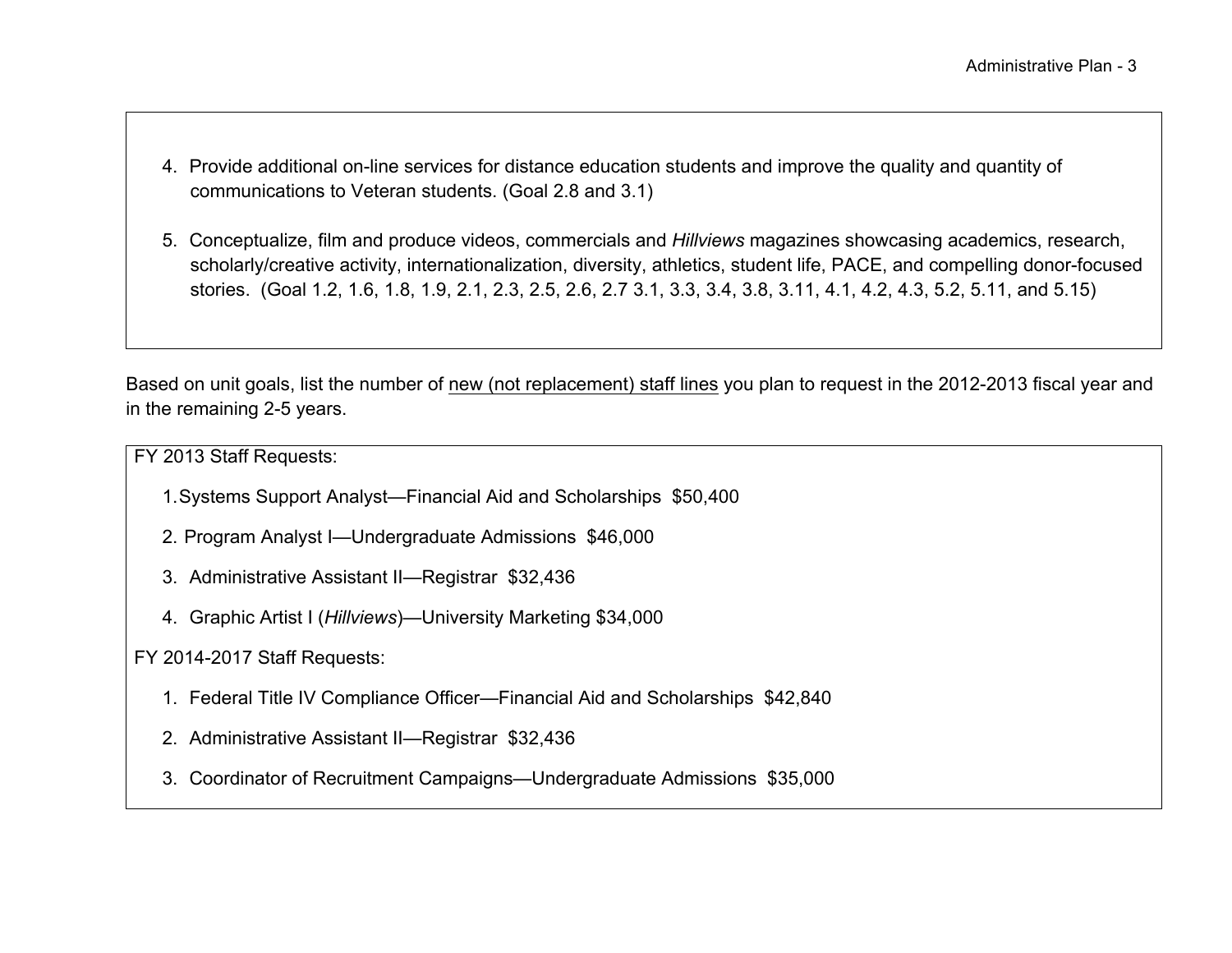- 4. Four part-time processing staff—Undergraduate Admissions \$31,000
- 5. Systems Analyst I—Registrar \$49,260
- 6. Coordinator of New Student Orientation—Undergraduate Admissions \$35,000
- 7. Systems Support Analyst—Financial Aid and Scholarships \$46,000
- 8. Two Admissions Counselors—Undergraduate Admissions \$32,400 each
- 9. Financial Aid Assistant—Financial Aid and Scholarships \$31,000
- 10.Financial Aid Counselor—Financial Aid and Scholarships \$35,000

Based on unit initiatives outlined in your plan, estimate the total amount of new funding that your unit will realistically need in the 2012-2013 fiscal year and in the remaining 2-5 years.

New Funding Needed: \$162,836 in FY 2013 \$402,336 in FY 2014-2017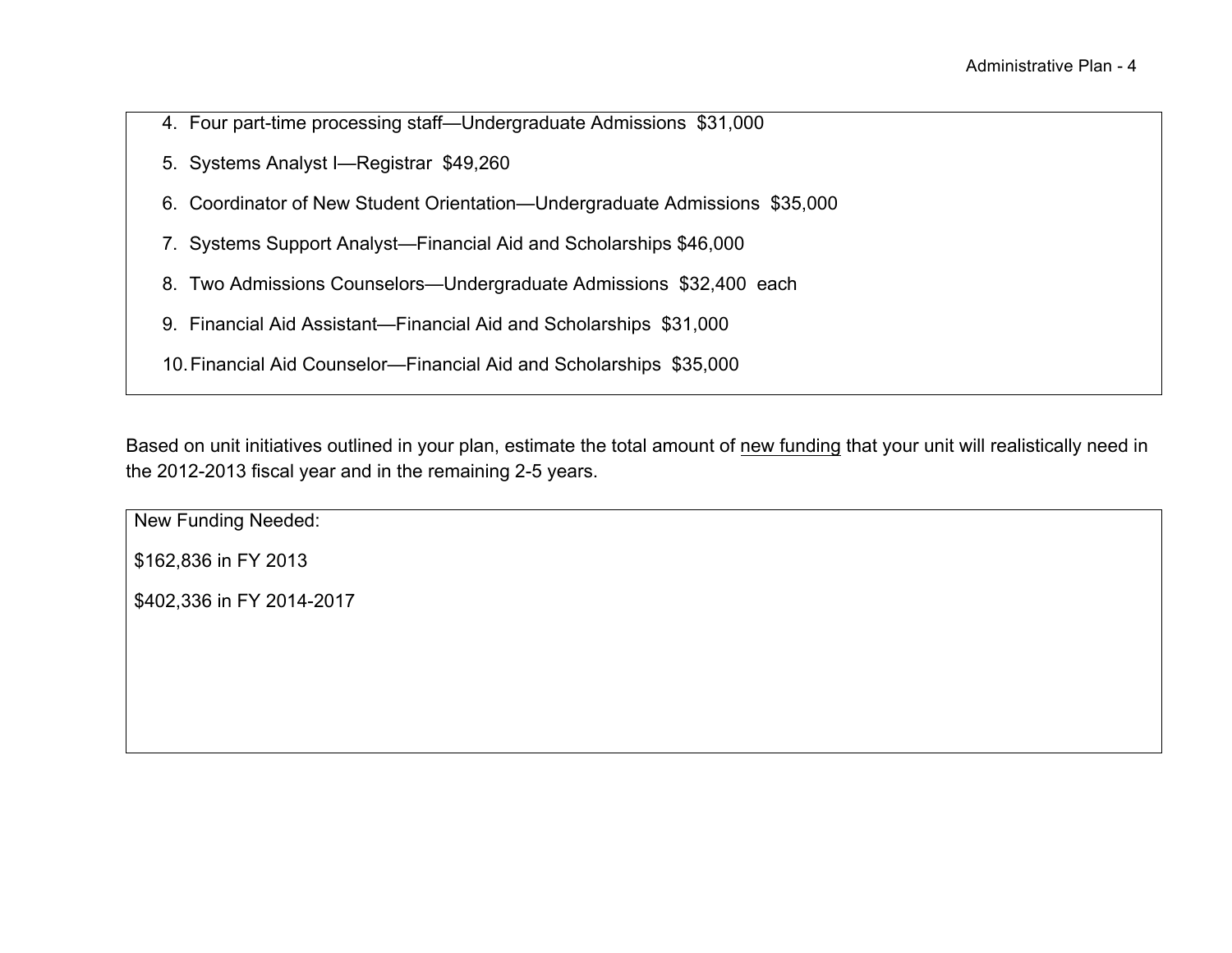State the facilities (e.g. offices, work space) that will be required for anticipated growth and new initiatives.

- Undergraduate Admissions: 1. New or additional space is needed for The Visitor's Center to accommodate the current volume of visitors. Last year, more than 28,000 people utilized this facility.
- Undergraduate Admissions: 2. Continued remodeling of the Admission's Annex is needed to accommodate the increase in staff.
- Financial Aid and Scholarships: Renovation of JCK suites 210, 220 and 240 is required to provide adequate office space for current and future staff, enhanced customer service and privacy during counseling sessions.
- University Marketing: 1. JCK office remodel convert file server room and product room to office space for additional Videographer I position.
- University Marketing: 2. JCK Office remodel convert file room to office space for the additional Graphic Artist I position assigned to the *Hillviews* magazine project.
- Registrar's Office: One workstation, as well as furniture, a computer and equipment for an additional office to accommodate new staff. No renovation is needed.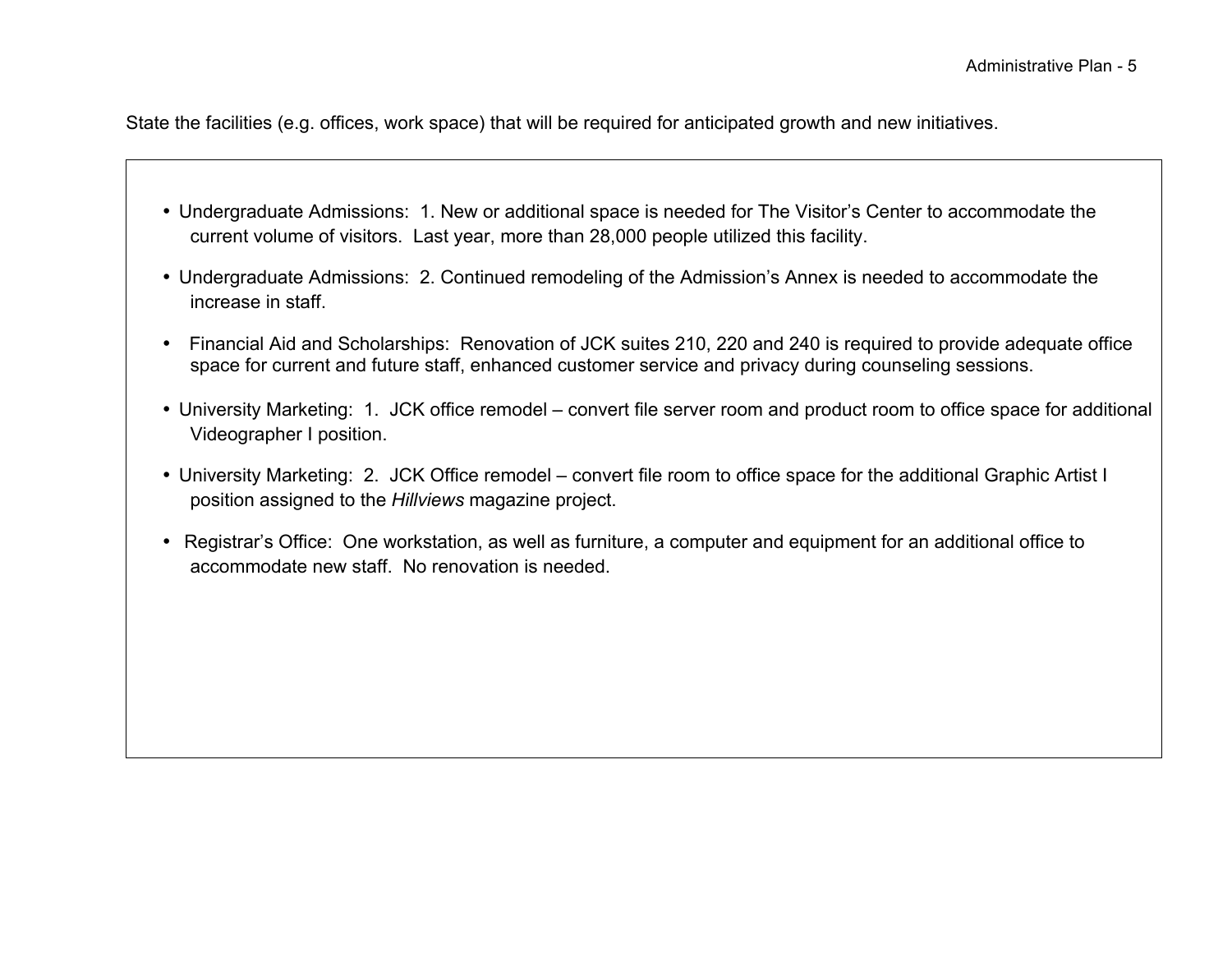#### **II. Process**

Describe, in a brief paragraph, the process used to develop your plan, including the nature and extent of staff involvement.

The department heads and I discussed the planning process and the goals and initiatives set out in the revised plan. Given the budgetary realities of the state, we agreed to focus our attention only on the most important priorities facing our division in the next five years. Briefly stated these included: meeting our enrollment goals, enhancing our productivity within the new SIS system and the many third-party software products that accompany it, and contributing to the overall success of our students and university.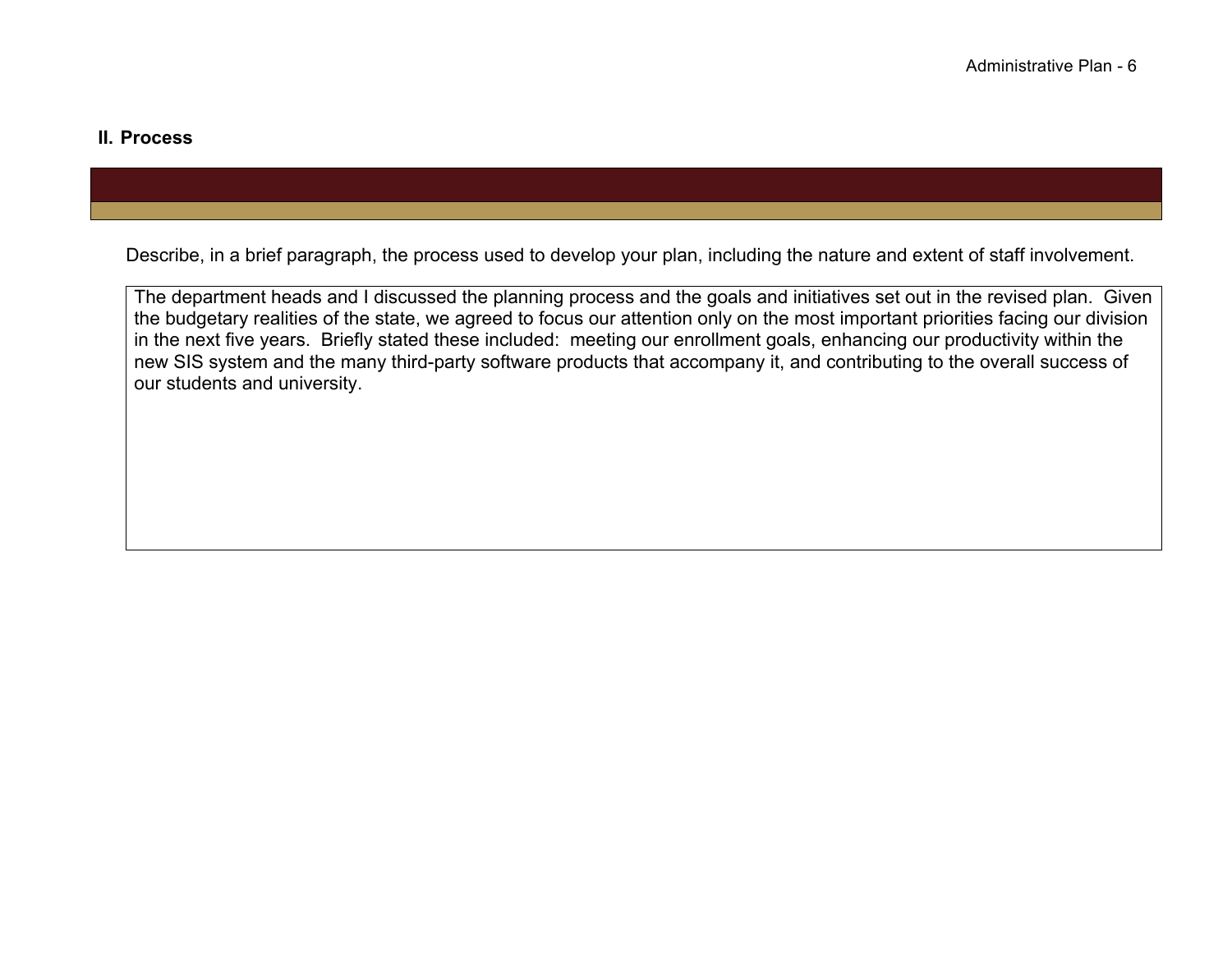### **Division/Unit/Department: Enrollment Management & Marketing Plan 2012-2017**

# **III. Program Maintenance**

| <b>Maintenance Need</b>                         | <b>Reason for Need</b>                                                                                                                                                                                                                                                                                                                                                                            | Cost                  | <b>Result of Funding</b>                                                                                                                                                                            |
|-------------------------------------------------|---------------------------------------------------------------------------------------------------------------------------------------------------------------------------------------------------------------------------------------------------------------------------------------------------------------------------------------------------------------------------------------------------|-----------------------|-----------------------------------------------------------------------------------------------------------------------------------------------------------------------------------------------------|
| <b>Transcript and</b><br>Diploma Postage        | The cost of postage will<br>increase due to the following:<br>1. Increase in amount of<br>transcripts mailed<br>because of the need to<br>validate all transcripts<br>before they are sent.<br>This will continue for a<br>minimum of one year.<br>2. Increase of enrollment<br>and graduates for the<br>mailing of diplomas<br>3. Increase of Veterans and<br>their dependents for<br>mail-outs. | $$1,660$ per year.    | Correct academic history on transcripts<br>Better customer service                                                                                                                                  |
| Graphic Design and<br>Micro Web Site<br>Support | Produce an annual research<br>magazine and bring Hillviews<br>magazine production in house<br>on a three times a year<br>production schedule. Design<br>and produce Microsoft Word<br>recruitment brochure templates<br>and develop brand extension<br>graphic system for each<br>college. Develop iPad and<br>mobile device compatible micro<br>web sites.                                       | \$8,000 one-<br>time. | Purchase equipment necessary to increase<br>graphic design support and develop micro web<br>sites (High-end design computer as well as web<br>and design software, cubicle and office<br>equipment) |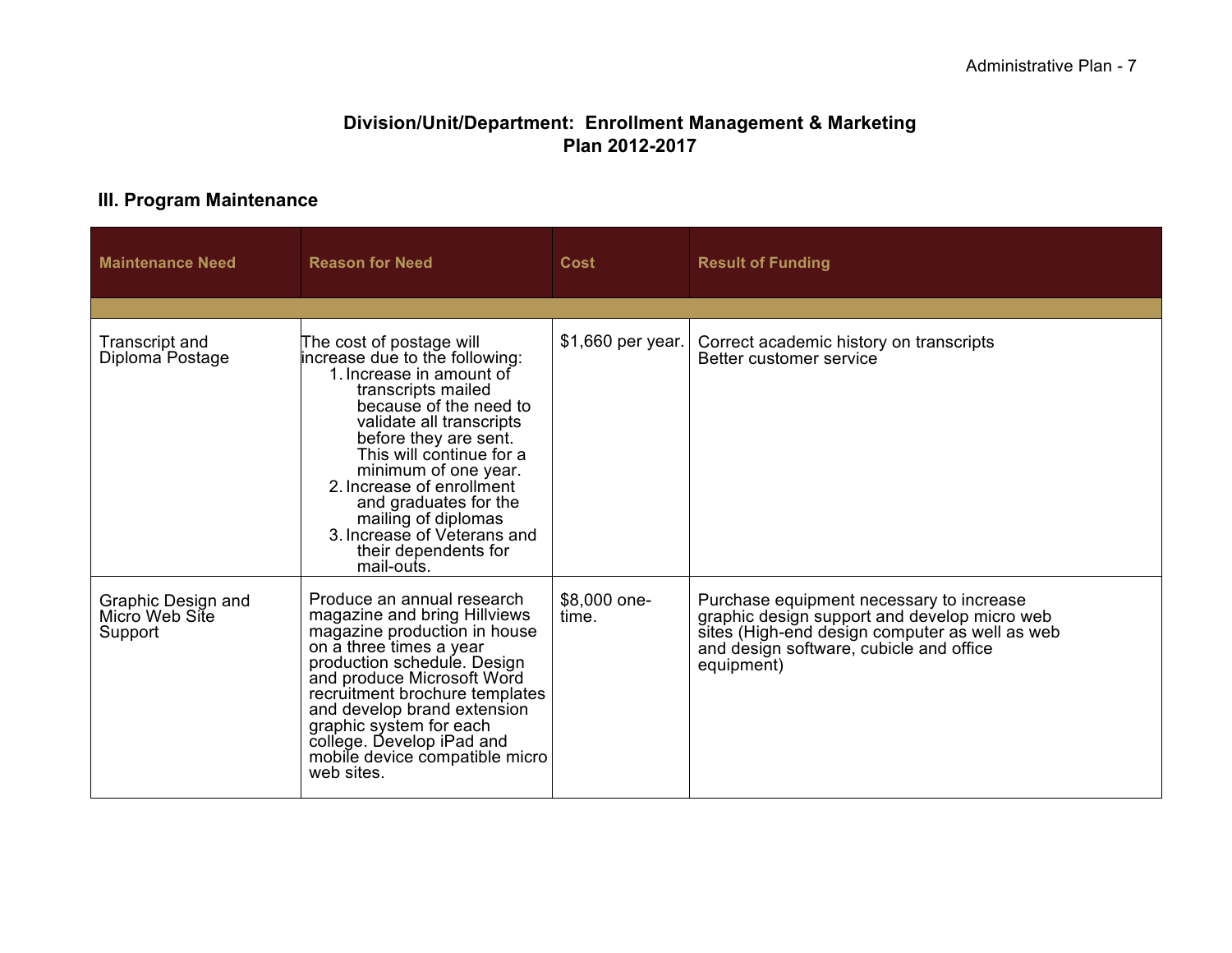| <b>Admissions Postage</b>                | Due to a possible increase in<br>postage as well a significant<br>increase in the inquiry pool<br>(recruits) that will receive our<br>mail outs, the office will<br>experience an increase in<br>postage costs.                                             | Est. \$50,000<br>over the next 5<br>vears                                                                         | The office will be able to continue to recruit an<br>incoming freshman and transfer class that meets<br>the University's increased enrollment goals.<br>Funding source: Revenue from an increase in<br>admissions applications. The office will evaluate<br>all printed publications to determine if some<br>publications should be discontinued, combined<br>with other publications or change to email or<br>video in order to offset some of this cost.                           |
|------------------------------------------|-------------------------------------------------------------------------------------------------------------------------------------------------------------------------------------------------------------------------------------------------------------|-------------------------------------------------------------------------------------------------------------------|--------------------------------------------------------------------------------------------------------------------------------------------------------------------------------------------------------------------------------------------------------------------------------------------------------------------------------------------------------------------------------------------------------------------------------------------------------------------------------------|
| <b>Admissions</b><br><b>Publications</b> | Due to a significant increase in<br>the inquiry pool, the number of<br>publications needed will<br>increase.                                                                                                                                                | Due to<br>incomplete data,<br>it is difficult to<br>estimate this<br>cost. - \$75,000<br>over the next 5<br>years | The office will be able to continue to recruit an<br>incoming freshman and transfer class that<br>meets the University's increased enrollment<br>goals.<br>Funding source: Revenue from an increase in<br>admissions applications. The office will evaluate<br>all printed publications to determine if some<br>publications should be discontinued, combined<br>with other publications or change to email or<br>video in order to offset some of this cost.                        |
| <b>Recruitment Travel</b><br>Costs       | The cost of traveling (a primary<br>component of UG recruiting)<br>has increased yearly - e.g.<br>Gas prices, Hotel prices, Meal<br>prices and Rental Car prices                                                                                            | 5% increase<br>yearly                                                                                             | The office will be able to continue to recruit an incoming<br>freshman and transfer class that meets the University's<br>increased enrollment goals.<br>Funding source: Revenue from an increase in<br>admissions applications. The office is<br>continually evaluating ways to reduce the<br>increase in travel cost.                                                                                                                                                               |
| <b>Visitors Center T-shirts</b>          | Due to an increase in the<br>number of students visiting<br>campus and participating in<br>campus programming, the<br>number of t-shirts needed has<br>increased. The cost of t-shirts<br>has also been increased due to<br>the drought and cost of cotton. | \$30,000 over the<br>next 5 years                                                                                 | This will allow the office to maintain its current<br>recruitment level of prospective students who<br>visit and attend office programming.<br>Funding source: Revenue from an increase in admissions<br>applications. To date, the office has offset some of the<br>increase in cost by collaborating with other offices on<br>campus to consolidate the purchase. The office, in<br>conjunction with Marketing, will continue to identify other<br>offices to add to the purchase. |
| <b>SAT/ACT Search</b>                    | In order to grow the inquiry<br>pool, additional names will<br>need to be purchased<br>through SAT/ACT – includes<br>international students                                                                                                                 | \$7,000 per<br>year to<br>increase the<br>names<br>purchased<br>by 20,000.                                        | The office will be able to continue to recruit<br>an incoming freshman class that meets the<br>University's increased enrollment goals.<br>Funding source: Revenue from an increase in<br>admissions applications.                                                                                                                                                                                                                                                                   |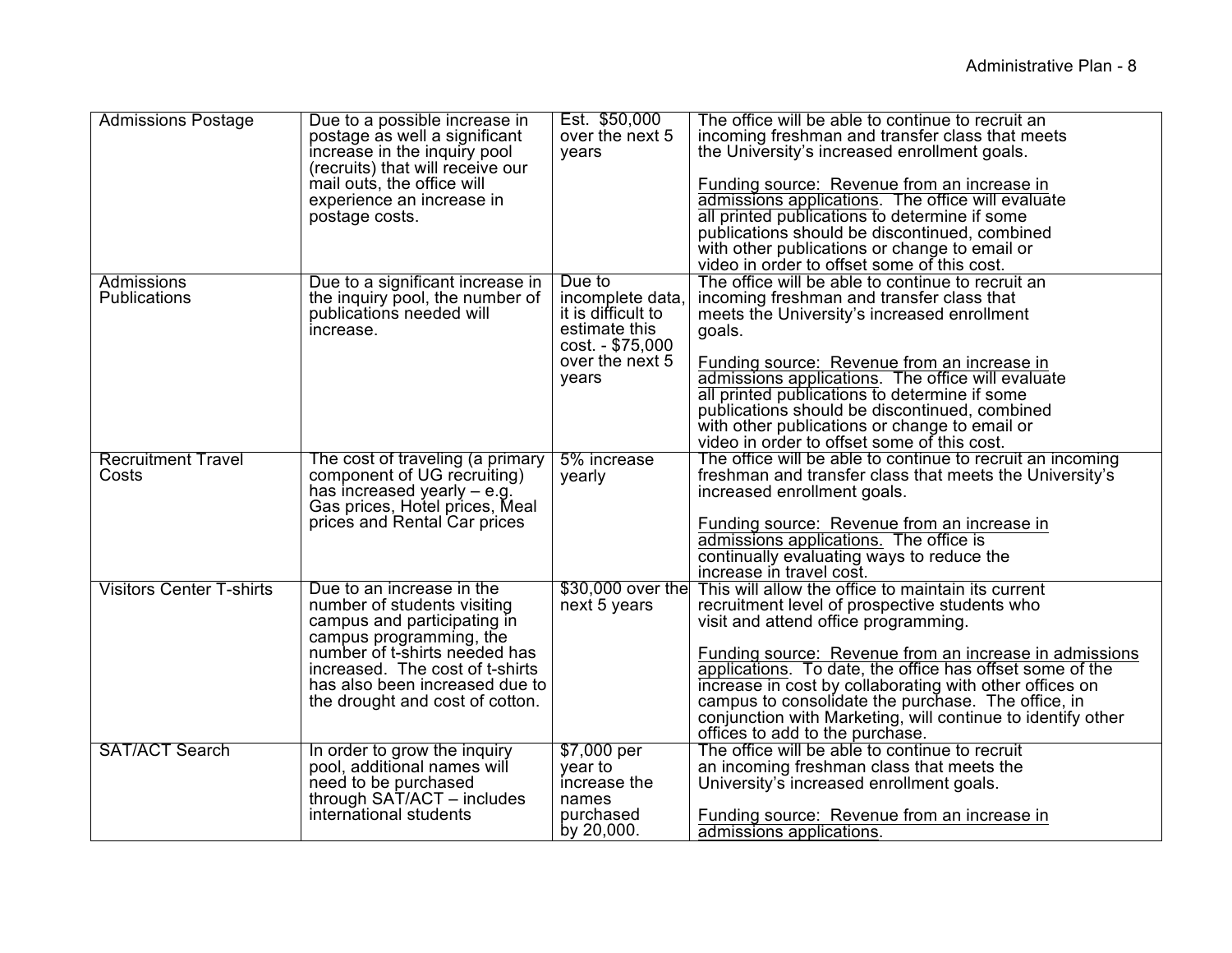|                                          |                                                                                                                                                                                                                                                      | Total cost of<br>\$21,000 over<br>5 years. |                                                                                                                                                                                                                              |
|------------------------------------------|------------------------------------------------------------------------------------------------------------------------------------------------------------------------------------------------------------------------------------------------------|--------------------------------------------|------------------------------------------------------------------------------------------------------------------------------------------------------------------------------------------------------------------------------|
| <b>Admissions Bus</b><br><b>Trips</b>    | Conducting and<br>sponsoring bus trips are<br>one of our most<br>productive recruitment<br>tools to get first<br>generation and diverse<br>students to visit campus.<br>The cost of these trips has<br>increased significantly due<br>to gas prices. | \$15,000 over<br>the next 5<br>years.      | The office will be able to continue to recruit a diverse<br>freshman and transfer class that meets the University's<br>increased diversity goals.<br>Funding source: Revenue from an increase<br>in admissions applications. |
| <b>Financial Aid Mailings</b>            | Increased enrollment results<br>in increased volume of<br>letters and first class<br>postage.                                                                                                                                                        | $$5,000$ per year                          | Ability to meet mailing costs associated with the<br>administration of financial aid programs.                                                                                                                               |
| <b>Financial Aid</b><br><b>Brochures</b> | Increased enrollment results in<br>the need to increase the<br>volume of printed brochures.                                                                                                                                                          | $$1,000$ per year                          | Ability to communicate with a growing number of<br>prospective and current students regarding<br>financial aid programs.                                                                                                     |
| <b>Default Prevention</b>                | Financial literacy, loan<br>indebtedness and default<br>prevention-publications,<br>advertisements and mailing<br>costs.                                                                                                                             | $$10,000$ per<br>year                      | Ability to organize an effective financial literacy<br>and loan indebtedness program for current<br>students.                                                                                                                |
|                                          |                                                                                                                                                                                                                                                      |                                            |                                                                                                                                                                                                                              |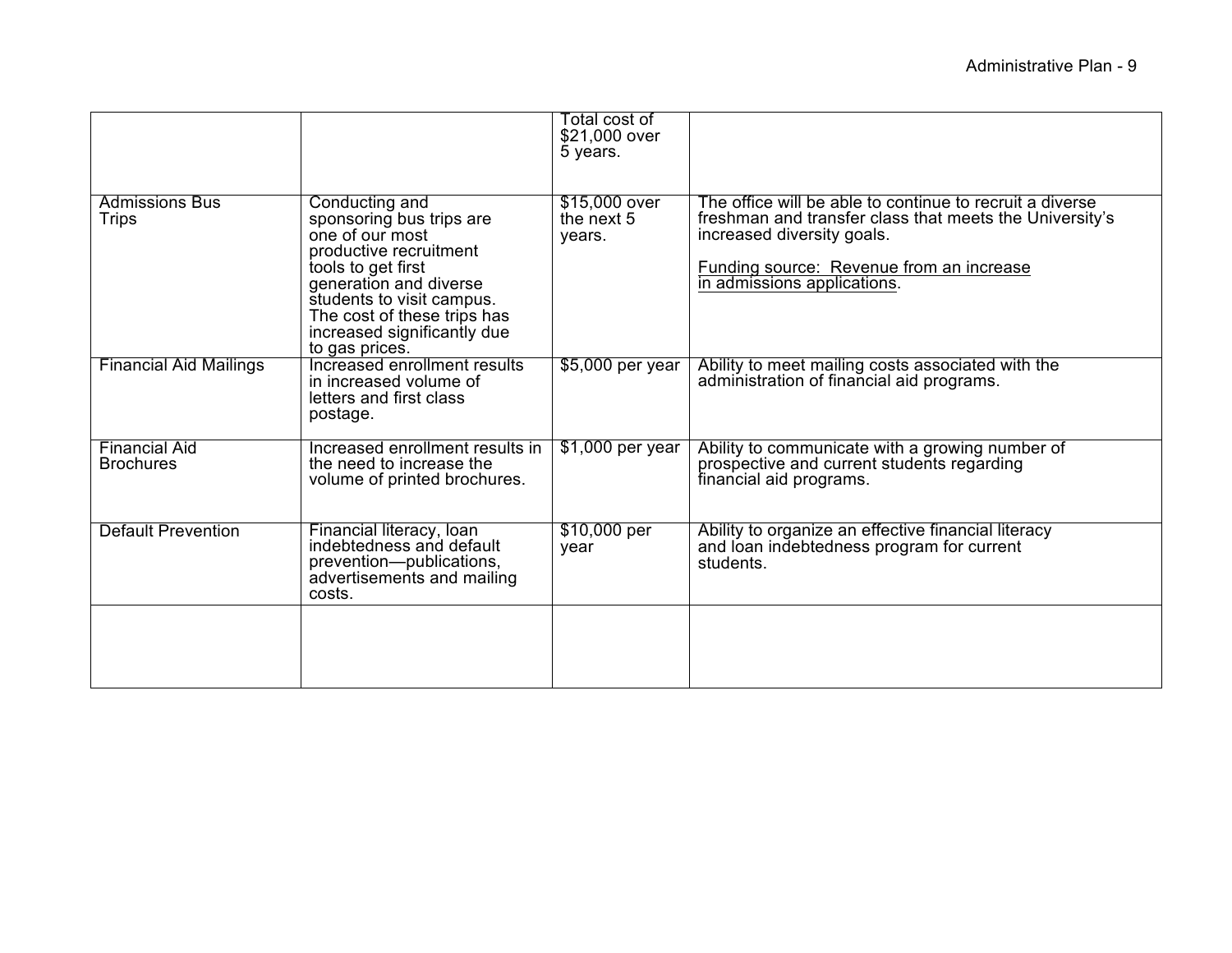## **Division/Unit/Department: Enrollment Management and Marketing Plan 2012-2017**

# **IV. Planning Categories**

| <b>Initiative</b><br>Dept.                                                                                                                                                                                                                                                                                   | vr | years                     | <b>Required</b>         | <b>Cost</b>                                                                                     | <b>Resources</b>                                                                   | <b>Criteria</b>                                                                                                                                                        | <b>Initiative</b> |  |  |  |  |  |  |  |
|--------------------------------------------------------------------------------------------------------------------------------------------------------------------------------------------------------------------------------------------------------------------------------------------------------------|----|---------------------------|-------------------------|-------------------------------------------------------------------------------------------------|------------------------------------------------------------------------------------|------------------------------------------------------------------------------------------------------------------------------------------------------------------------|-------------------|--|--|--|--|--|--|--|
|                                                                                                                                                                                                                                                                                                              |    |                           |                         |                                                                                                 |                                                                                    |                                                                                                                                                                        |                   |  |  |  |  |  |  |  |
|                                                                                                                                                                                                                                                                                                              |    |                           |                         | University Goal 1: Promote academic quality by building and supporting a distinguished faculty. |                                                                                    |                                                                                                                                                                        |                   |  |  |  |  |  |  |  |
|                                                                                                                                                                                                                                                                                                              |    |                           |                         |                                                                                                 |                                                                                    |                                                                                                                                                                        |                   |  |  |  |  |  |  |  |
| Goal 2: Provide opportunities for a public university education and contribute to economic and cultural development.                                                                                                                                                                                         |    |                           |                         |                                                                                                 |                                                                                    |                                                                                                                                                                        |                   |  |  |  |  |  |  |  |
| Increase the size of<br>the freshman and<br>transfer class.<br>Increase the<br>number of names<br>purchased through<br>SAT/ACT, including<br>international<br><b>UG Admissions</b><br>prospects.                                                                                                             | X  | $\boldsymbol{\mathsf{X}}$ |                         | \$21,000 per<br>year                                                                            | Revenue<br>from<br>increased<br>number of<br>applications.<br>(Application<br>fee. | New freshman<br>and transfer<br>enrollment-<br>particularly top<br>scholars,<br>international<br>students.<br>diversity and<br>out-of-state.                           | 2.1               |  |  |  |  |  |  |  |
| To handle the<br>increased<br>complexity of the<br><b>Banner Relationship</b><br>Management (BRM)<br>product, increase<br>the number of BRM<br>recruiting<br>campaigns, and<br>support academic<br>unites in their UG<br>recruiting efforts, a<br>Coordinator position<br>is needed.<br><b>UG Admissions</b> | X  | $\boldsymbol{\mathsf{X}}$ | Coordinator<br>position | \$35,000 per<br>year                                                                            | New Funding                                                                        | Decrease errors<br>in recruitment<br>campaigns.<br>Increase<br>number of<br>recruitment<br>campaigns.<br>Manage<br>increased<br>number of<br>recruitment<br>campaigns. | 2.1; 2.6          |  |  |  |  |  |  |  |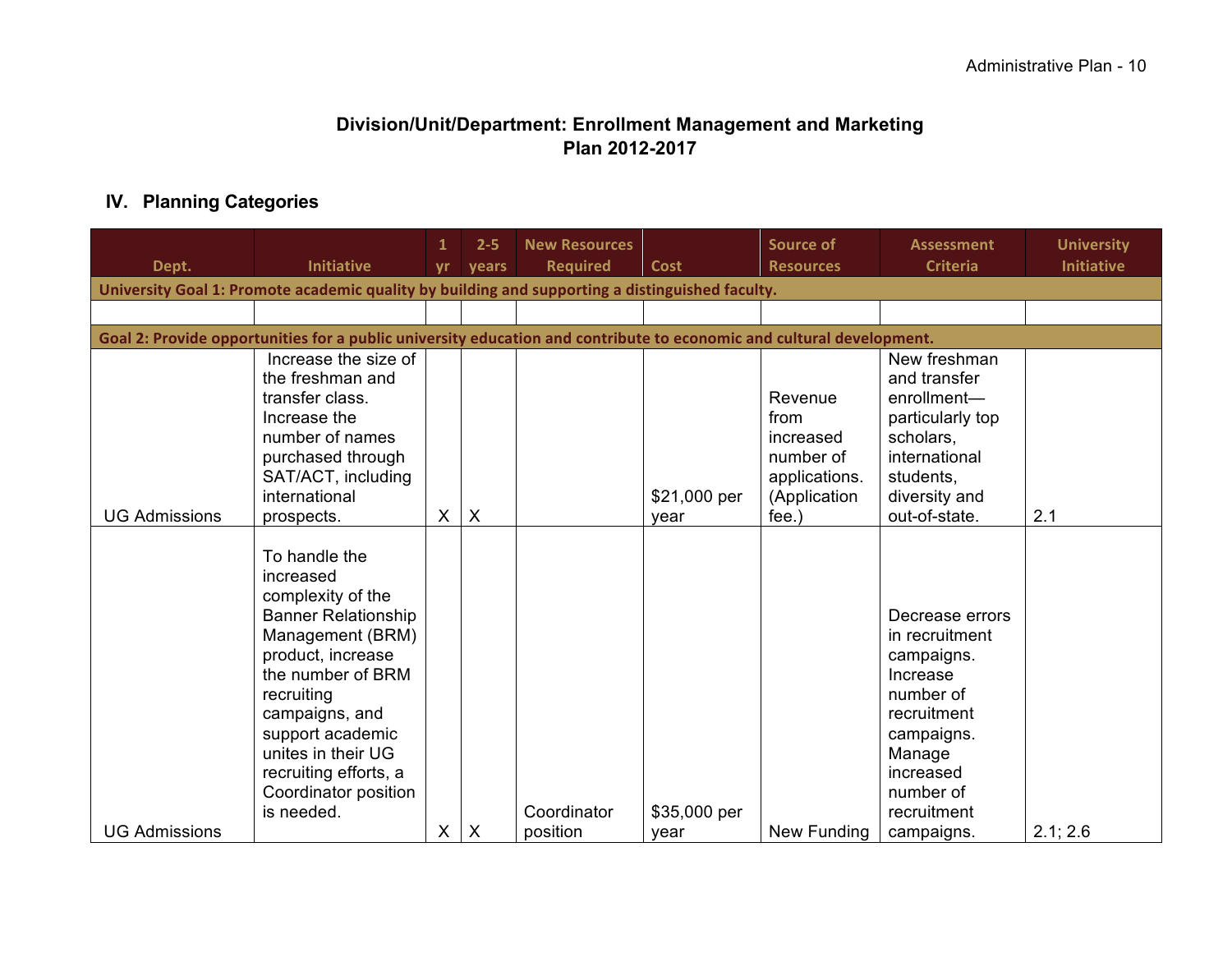|                          | Return to standards                                                                                    |                           |          |                       |                      |                |                            |                |
|--------------------------|--------------------------------------------------------------------------------------------------------|---------------------------|----------|-----------------------|----------------------|----------------|----------------------------|----------------|
|                          | of services for time                                                                                   |                           |          |                       |                      |                | Maintain                   |                |
|                          | to process                                                                                             |                           |          | 4 part-time           |                      |                | standards of               |                |
| <b>UG Admissions</b>     | applications and<br>credentials.                                                                       | X                         | X        | processing<br>staff   | \$31,200 per<br>year | New Funding    | service for<br>applicants. | 2.1            |
|                          |                                                                                                        |                           |          | <b>New Student</b>    |                      |                |                            |                |
|                          |                                                                                                        |                           |          | Orientation           |                      |                |                            |                |
|                          |                                                                                                        |                           |          | (NSO)                 |                      |                |                            |                |
|                          |                                                                                                        |                           |          | Coordinator-          |                      |                |                            |                |
|                          |                                                                                                        |                           |          | to assist in          |                      |                |                            |                |
|                          |                                                                                                        |                           |          | managing<br>NSO as we |                      |                |                            |                |
|                          | Increase the size of                                                                                   |                           |          | move to               |                      |                | New freshman               |                |
|                          | the freshman and                                                                                       |                           |          | overlapping           | \$35,000 per         | <b>NSO Fee</b> | and transfer               |                |
| <b>UG Admissions</b>     | transfer class.                                                                                        | $\times$                  | X        | sessions.             | vear                 | Account        | enrollment.                | 2.1            |
|                          | Goal 3: Provide a premier student-centered, educational experience that fosters retention and success. |                           |          |                       |                      |                |                            |                |
|                          |                                                                                                        |                           |          |                       |                      |                | Reduced                    |                |
| Financial Aid and        | <b>Reduce Phone Wait</b>                                                                               | $\boldsymbol{\mathsf{X}}$ |          |                       | \$31,000 per         |                | telephone wait             |                |
| Scholarships             | by $5%$                                                                                                |                           | X        | Fin. Aid Asst.        | year                 | New Funding    | times<br>Reduced loan      | 3.6            |
| <b>Financial Aid and</b> | Fin. Literacy/Default                                                                                  |                           |          | Fin. Aid.             | \$35,000 per         |                | <b>indebtedness</b>        |                |
| Scholarships             | <b>Aversion Plan</b>                                                                                   | X                         | X        | Counselor             | year                 | New Funding    | and defaults               | 3.1; 3.8; 3.9  |
|                          |                                                                                                        |                           |          |                       |                      |                | Number of                  |                |
|                          |                                                                                                        |                           |          |                       |                      |                | students                   |                |
|                          |                                                                                                        |                           |          |                       |                      |                | enrolling with             |                |
|                          |                                                                                                        |                           |          |                       |                      |                | SAT scores of              |                |
|                          |                                                                                                        |                           |          |                       |                      |                | $1200+$ .<br>Number of     |                |
|                          |                                                                                                        |                           |          |                       |                      |                | National and               |                |
|                          |                                                                                                        |                           |          |                       |                      |                | Assured                    |                |
|                          | Academic profile of                                                                                    |                           |          |                       |                      |                | Scholarship                |                |
|                          | the freshman class-                                                                                    |                           |          |                       |                      |                | recipients.                |                |
|                          | -by class rank and                                                                                     |                           |          |                       |                      |                |                            | 3.3; 4.2; 4.3; |
| <b>UG Admissions</b>     | test scores.                                                                                           | X                         | $\times$ |                       |                      |                |                            | and 2.1        |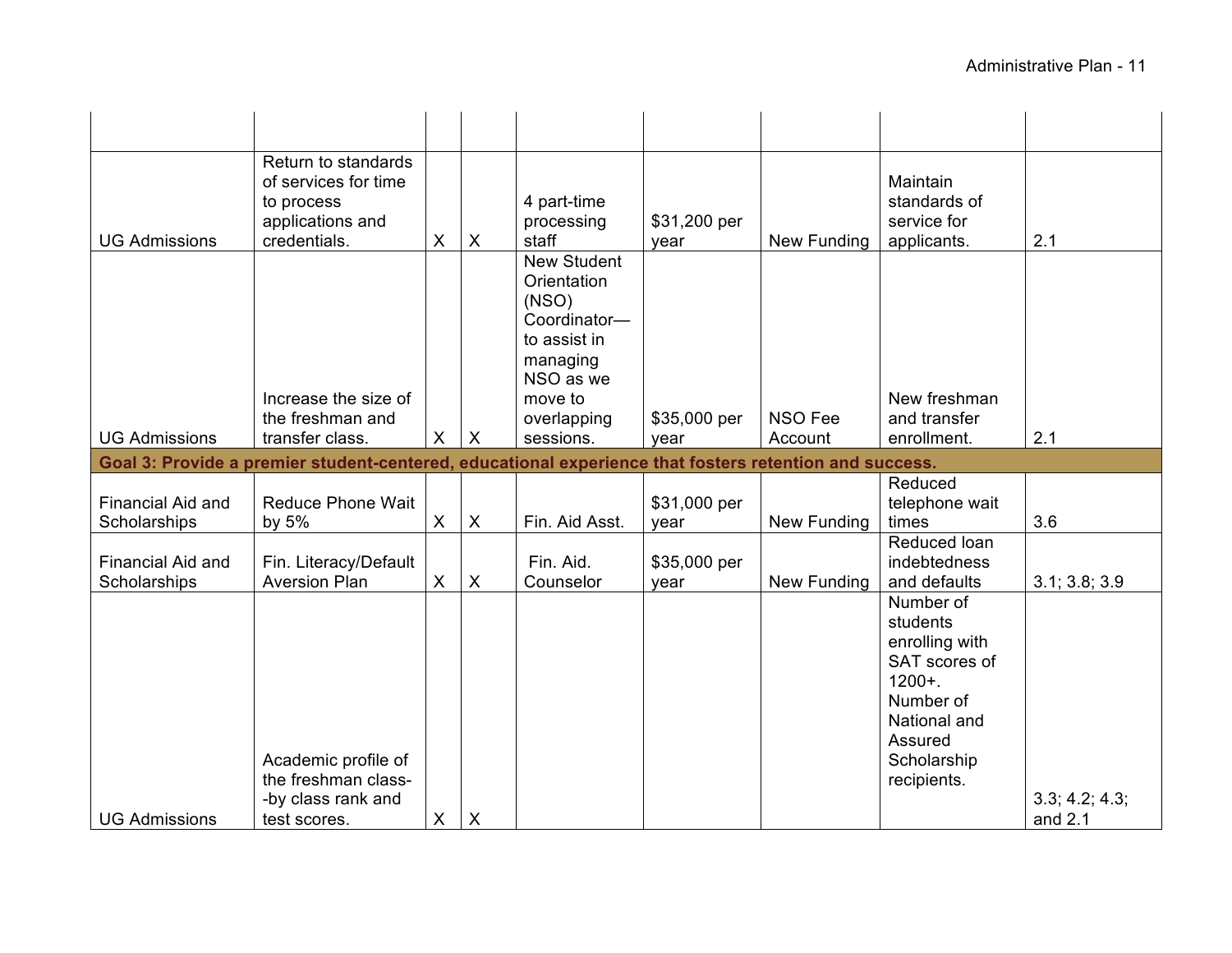| Registrar/Veteran's<br>Affairs | Communication and<br>on-line services to<br>veterans and<br>dependents.                                                                     | X              | X                         | Two--Admin.<br>Assistant II<br>(To address<br>needs in<br>Veteran's<br><b>Affairs and</b><br>the three<br>requests<br>below.) | \$64,872 per<br>year for both<br>positions. | New Funding | Veterans will be<br>more<br>knowledgeable<br>about benefits<br>and deadlines.<br><b>Better service</b><br>for veterans,<br>especially for<br>those taking<br>classes off<br>campus. | 3.1  |
|--------------------------------|---------------------------------------------------------------------------------------------------------------------------------------------|----------------|---------------------------|-------------------------------------------------------------------------------------------------------------------------------|---------------------------------------------|-------------|-------------------------------------------------------------------------------------------------------------------------------------------------------------------------------------|------|
| Registrar                      | Better student<br>payment<br>cancellation<br>process.                                                                                       | $\pmb{\times}$ | $\boldsymbol{\mathsf{X}}$ | See above.                                                                                                                    |                                             |             | Assist SBS in<br>contacting<br>students who<br>have<br>outstanding<br>balances before<br>the first day of<br>class.                                                                 | 3.1  |
| Registrar                      | Give academic<br>departments the<br>capability to update<br>schedule of classes<br>and process<br>administrative<br>course change<br>forms. | $\mathsf X$    | $\pmb{\times}$            | See above.                                                                                                                    |                                             |             | Timely updates<br>of class<br>information and<br>student<br>enrollment<br>information.                                                                                              | 5.14 |
| Registrar                      | On-line registration<br>for special group<br>registrations.                                                                                 | $\pmb{\times}$ | $\boldsymbol{X}$          | See above.                                                                                                                    |                                             |             | Allow students<br>to register on-<br>line and not<br>have to come to<br>campus.                                                                                                     | 3.1  |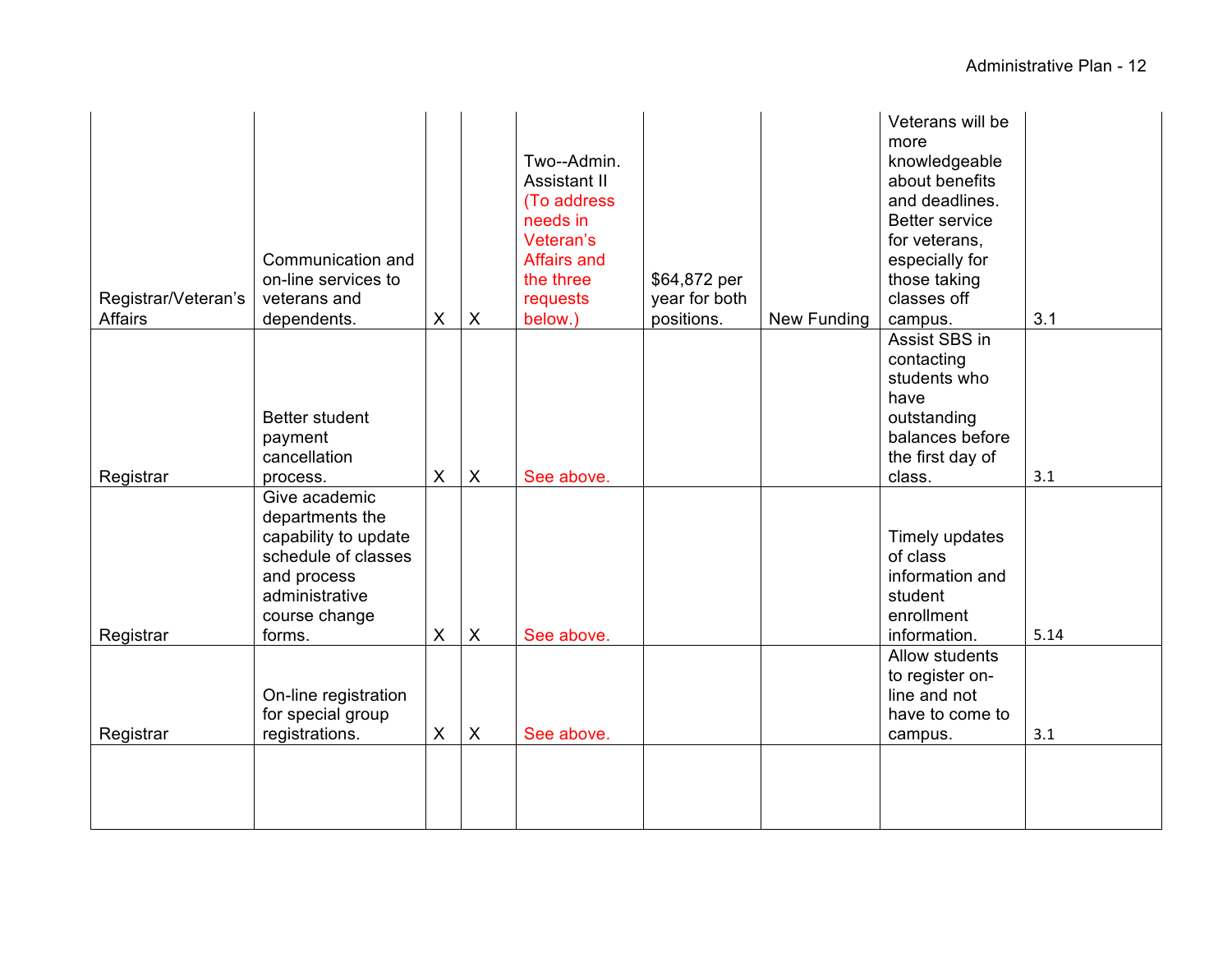|                                                      | Goal 4: Enrich our learning and working environment by attracting and supporting a more diverse faculty, staff, and student body.                                                                                     |   |   |                                                                                             |                                                                                                                                     |             |                                                                                                                                |          |  |
|------------------------------------------------------|-----------------------------------------------------------------------------------------------------------------------------------------------------------------------------------------------------------------------|---|---|---------------------------------------------------------------------------------------------|-------------------------------------------------------------------------------------------------------------------------------------|-------------|--------------------------------------------------------------------------------------------------------------------------------|----------|--|
| <b>UG Admissions</b>                                 | Enhance diversity of<br>freshman and<br>transfer class.                                                                                                                                                               | X | X | Two<br>Admissions<br>Recruiting<br>Positions (For<br>this request<br>and the one<br>below.) | \$64,800 per<br>year for the<br>two<br>positions.<br>\$40,000 per<br>year for<br>travel and<br>recruitment<br>programming<br>costs. | New Funding | Increase the<br>number of new<br>freshman and<br>transfer<br>students.<br>Increase in the<br>number of<br>diverse<br>students. | 4.2; 4.3 |  |
| <b>UG Admissions</b>                                 | Increase<br>international and<br>out-of-state<br>enrollment.<br>Goal 5: Develop and manage human, financial, physical and technological resources effectively, efficiently, and ethically to support the university's | X | X | See above.                                                                                  |                                                                                                                                     |             | Increase in<br>international and<br>out-of-state<br>freshman and<br>transfer<br>enrollment.                                    | 4.3      |  |
| mission.<br><b>Financial Aid and</b><br>Scholarships | Enhance FA-<br>Banner to minimize<br>interruption of<br>awarding, deliver<br>expected level of<br>customer service,<br>and meet federal<br>compliance<br>requirements.                                                | X | X | 2 Systems<br>Analysts                                                                       | \$100,800 per<br>year for both<br>positions.                                                                                        | New Funding | Achieve system<br>efficiency,<br>customer<br>service and<br>compliance<br>goals.                                               | 5.14     |  |
| <b>Financial Aid and</b><br>Scholarships             | <b>Federal Title IV</b><br>Compliance                                                                                                                                                                                 | X | X | Federal<br>Compliance<br>Officer                                                            | \$42,840 per<br>year                                                                                                                | New Funding | Achieve<br>compliance with<br>federal<br>regulations.                                                                          | 5.13     |  |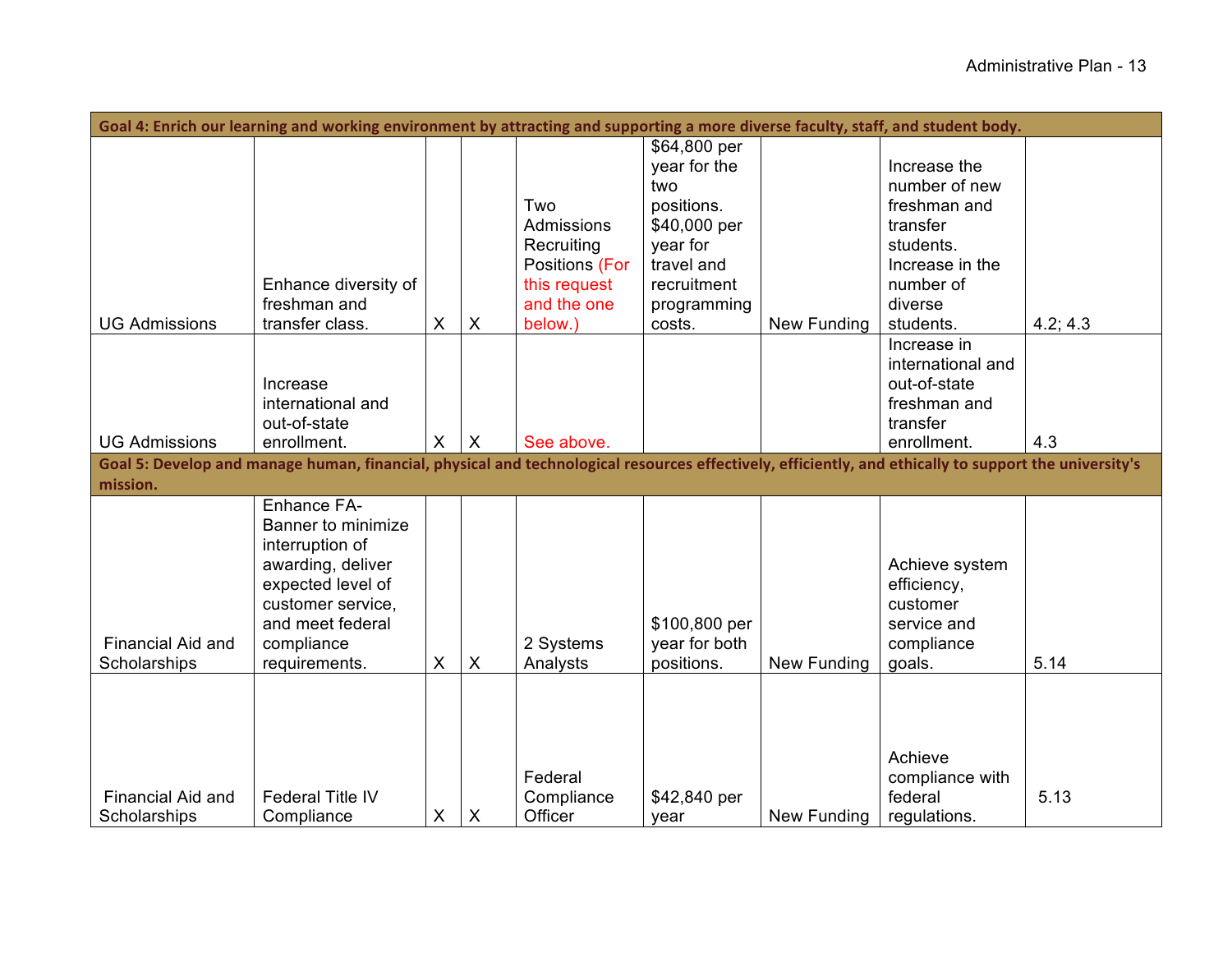|                                | Stabilize and<br>maintain<br>admissions module<br>within the new                                                                                                                                                |   |                           |                       |                      |                                 | Decrease errors.<br>Increase<br>efficient use of<br>Banner.<br>Reduce need for<br>additional<br>resources to<br>handle |                       |
|--------------------------------|-----------------------------------------------------------------------------------------------------------------------------------------------------------------------------------------------------------------|---|---------------------------|-----------------------|----------------------|---------------------------------|------------------------------------------------------------------------------------------------------------------------|-----------------------|
| <b>UG Admissions</b>           | <b>Banner information</b><br>system.                                                                                                                                                                            | X | X                         | Program<br>Analyst I  | \$46,000 per<br>year | New Funding                     | increases in<br>applications.                                                                                          | 5.14; 2.1             |
|                                | Utilize scripts and<br>Cognos reports to<br>improve<br>effectiveness of<br>new Banner                                                                                                                           |   |                           | System                | \$49,260 per         |                                 | Properly enroll<br>students, correct<br>information on<br>transcripts,<br>monitor and/or                               |                       |
| Registrar                      | system.                                                                                                                                                                                                         | X | $\sf X$                   | Analyst I             | year                 | New Funding                     | develop scripts.                                                                                                       | 5.14                  |
| University<br>Marketing        | Expand<br>videography<br>services                                                                                                                                                                               | X | $\boldsymbol{\mathsf{X}}$ | Videographer          | \$37,000             | Departmental<br><b>Reserves</b> | Increased<br>research<br>activity, alumni<br>support, donor<br>activity, website<br>traffic and<br>enrollment.         | 1.2; 1.6; 1.8;<br>1.9 |
| <b>University</b><br>Marketing | Bring Hillviews in-<br>house and increase<br>publishing<br>frequency. Develop<br>iPad and mobile<br>device compatible<br>micro websites as<br>well as brand<br>extension graphic<br>system for each<br>college. | X | $\boldsymbol{\mathsf{X}}$ | 1 Graphic<br>Designer | \$34,000             | New Funding                     | Increased<br>research<br>activity, alumni<br>support, donor<br>activity, website<br>traffic and<br>enrollment.         | 1.2; 1.6; 1.8;<br>1.9 |